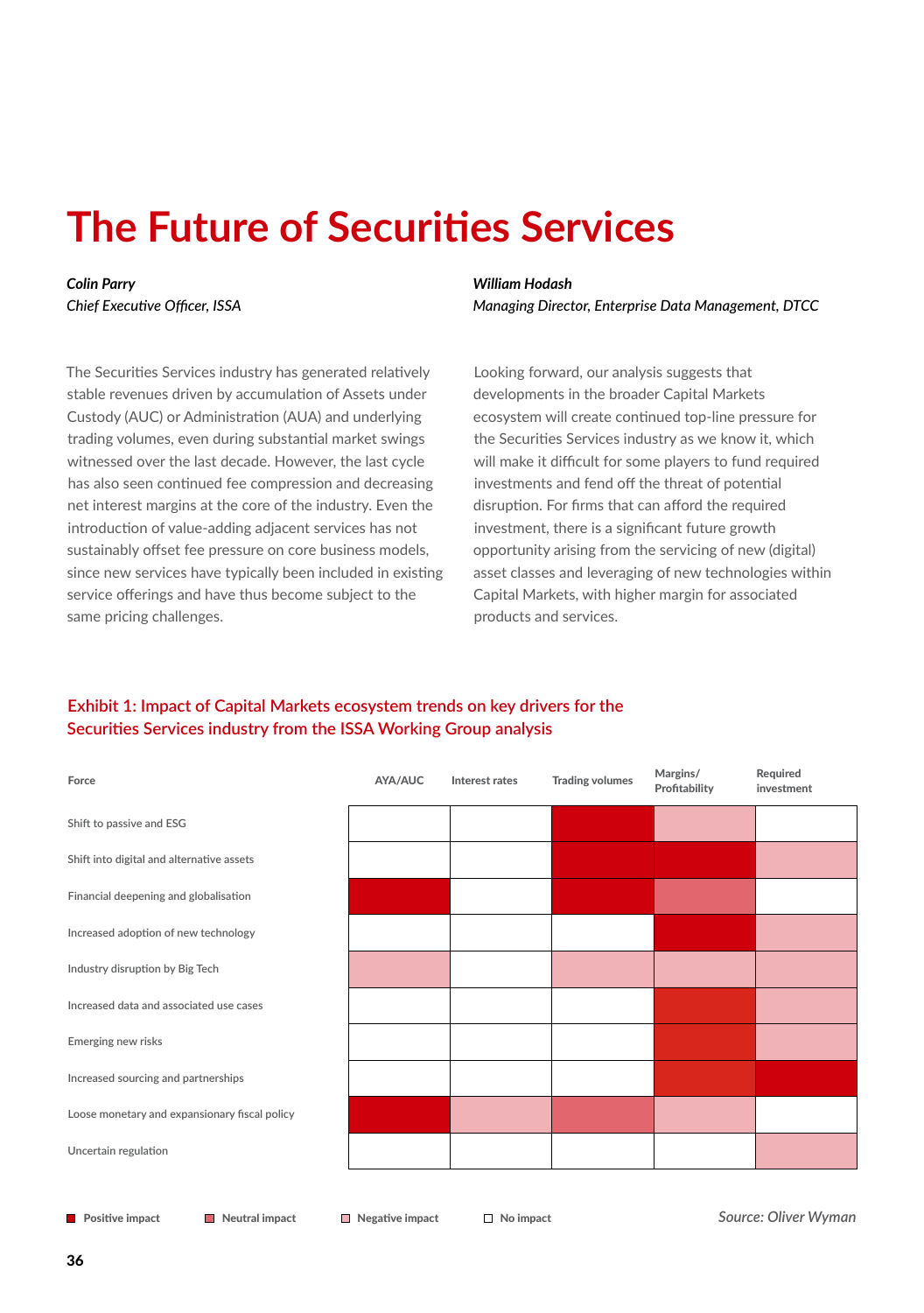

On top of that, global geopolitical uncertainties increase the risk that the global Securities Services industry becomes regionally fractured. This might disadvantage firms that consequentially need to scale back their global business models. As a counterpoint, the firms that manage to retain global business models or which have a deep regional franchise in growing markets, may be able to increase their business.

With the knowledge that the Securities Services industry  $-$  as we know it  $-$  will undergo significant change over the next decade, but given the uncertainty of when and how this change will happen, we have taken a scenariobased approach to identify the drivers of change that are expected to have the largest impact on the industry.

The analysis of the working group, supplemented by research from Oliver Wyman and a survey of ISSA member institutions, all conducted for the report, identified ten important trends in Capital Markets and concludes that changes in investor behaviour, as well as changes in technology and technologyenabled competition, are likely to have the biggest impact on the industry:

**Investor behaviour:** A continuation of flows into alternative and digital assets, as well as further shifts towards passive/ETF structures combined with further globalisation of the asset flows and higher investor digital service expectations.

#### **Exhibit 2: Change in investor behaviour theme\***

*Average ratings of disruption potential and relevance for the industry from the perspective of Custodians and CSDs \* Includes the following relevant forces from Section 3: increased adoption of new technology, financial deepening and globalisation, shift into digital and alternative assets and shifat to passive and ESG.*

|                      |           | <b>CSD</b>           |           |  |
|----------------------|-----------|----------------------|-----------|--|
| Disruption potential | Relevance | Disruption potential | Relevance |  |
|                      |           |                      |           |  |
|                      |           |                      |           |  |
|                      |           |                      |           |  |
|                      |           |                      |           |  |
|                      |           |                      |           |  |
|                      |           |                      |           |  |
|                      |           |                      |           |  |
|                      |           |                      |           |  |
|                      |           |                      |           |  |
|                      |           |                      |           |  |
|                      |           |                      |           |  |
|                      |           |                      |           |  |
|                      |           |                      |           |  |
|                      |           | Custodian            |           |  |

**Positive impact Neutral impact Negative impact**  $\Box$  No impact

*Source: ISSA Member survey*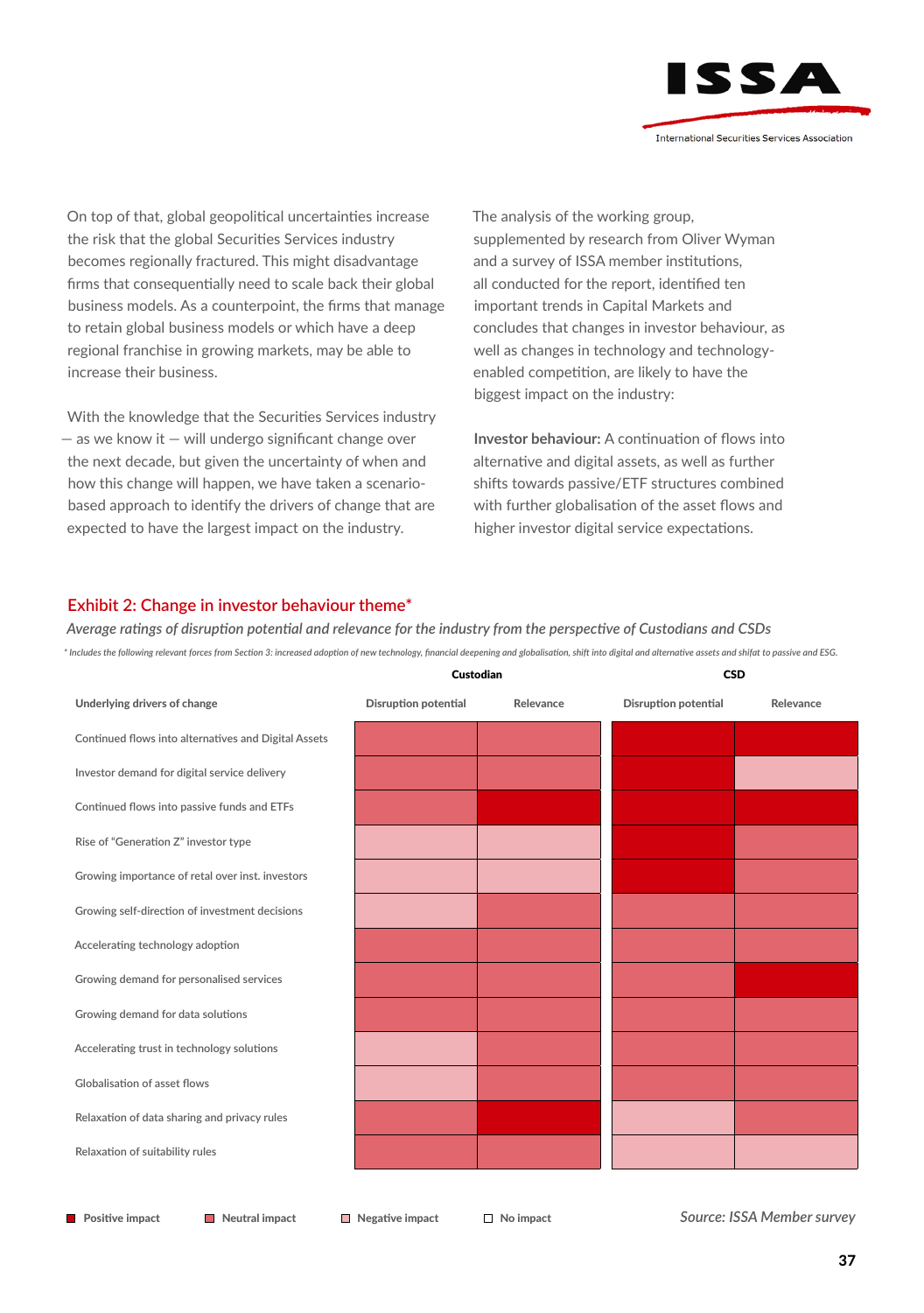**Technology and technology-enabled competition:** Larger-scale adoption of Artificial Intelligence/Machine Learning/DLT, new business models based on new technologies, as well as new entrants to the industry from the technology sector.

Depending on the business model, scale and geographic footprint, four strategic considerations will be critical for players in the Securities Services industry:

**Cost pressure to the core:** Counter continued pressure on top-line revenues by placing additional focus on strategic cost reduction, doubling down on cloud-enabled modular fintech ecosystems to achieve higher levels of efficiency, forcing higher levels of service standardisation across clients, and pursuing strategic participation choices and industry consolidation.

# **Exhibit 3: Change in technology and technology-enabled competition**

*Average ratings of disruption potential and relevance for the industry from the perspective of Custodians and CSDs*

|                                                     | Custodian            |           | <b>CSD</b>           |           |  |
|-----------------------------------------------------|----------------------|-----------|----------------------|-----------|--|
| Underlying drivers of change                        | Disruption potential | Relevance | Disruption potential | Relevance |  |
| Artificial Intelligence and machine learning        |                      |           |                      |           |  |
| Application programming interfaces (APIs)           |                      |           |                      |           |  |
| Regionalisation of technology regulation            |                      |           |                      |           |  |
| Cloud adoption                                      |                      |           |                      |           |  |
| DLT and blockchain adoption                         |                      |           |                      |           |  |
| Cyber security                                      |                      |           |                      |           |  |
| Industry incumbents buying Big Tech                 |                      |           |                      |           |  |
| (Big-) Technology firms entering the industry       |                      |           |                      |           |  |
| Fintech firms entering the industry                 |                      |           |                      |           |  |
| Partnerships between incumbents and tech. firms     |                      |           |                      |           |  |
| Adoption of quantum computing                       |                      |           |                      |           |  |
| Uneven playing fields for incumbents and tech firms |                      |           |                      |           |  |
| Regulators enabling key technology in FS            |                      |           |                      |           |  |
| Large scale adoption of RPA and automation          |                      |           |                      |           |  |
|                                                     |                      |           |                      |           |  |

**Positive impact Neutral impact Negative impact**  $\Box$  No impact

*Source: ISSA Member survey*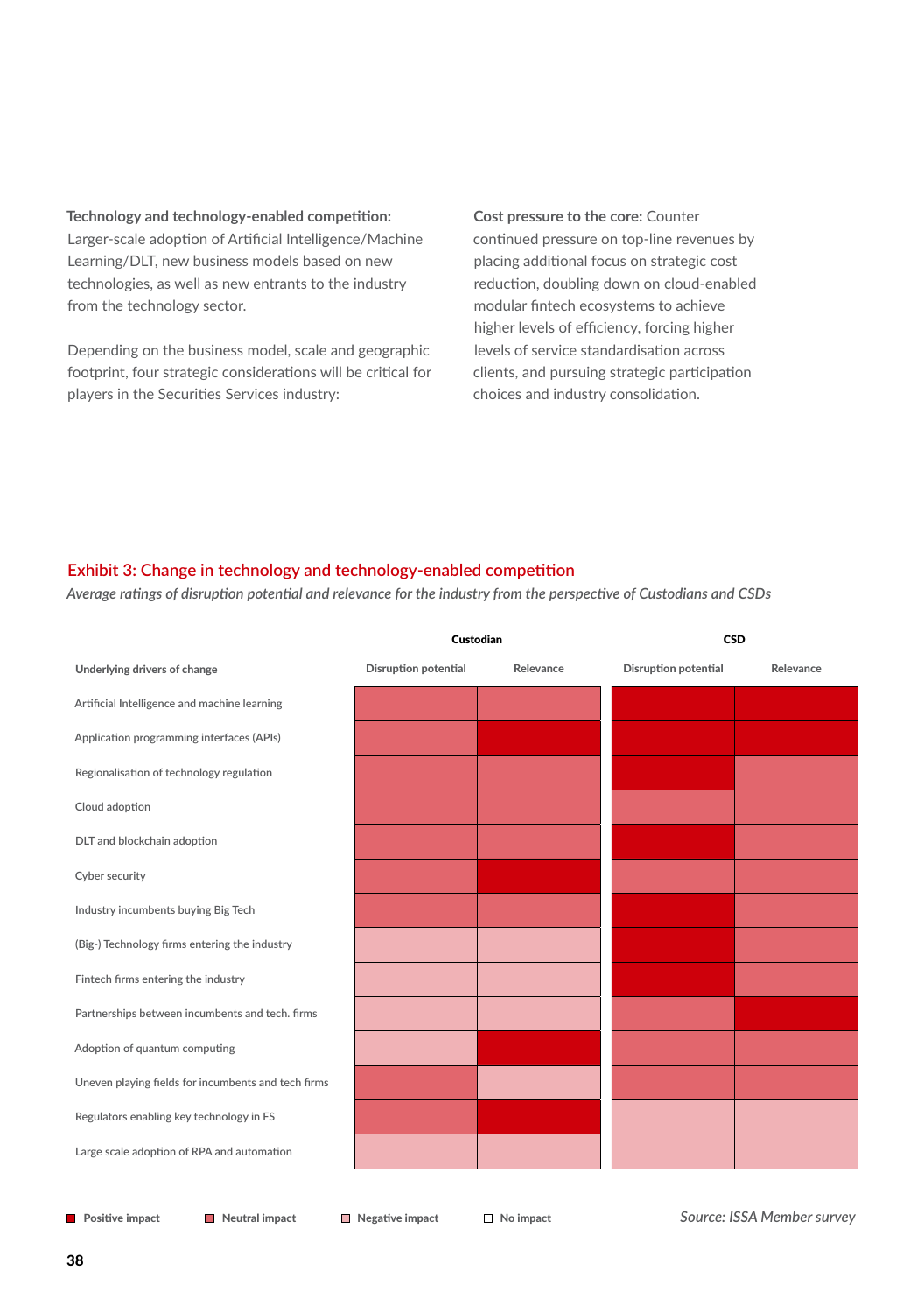

**New growth paths:** Develop and ize new revenue opportunities by investing in new products and services, possibly built on data and Artificial Intelligence, recalibrating distribution channels and service offerings to reflect the increasing importance of buy-side clients and transforming underlying legacy IT infrastructure to increase flexibility for future innovation.

**Industry disruption:** Rethink positioning along the current post-trade value chain to ensure preparedness for potential industry disruption, potentially by filling capability gaps with partnerships and acquisitions, and reviewing insourcing and outsourcing decisions.

**COVID-19 early lessons learned:** Embed lessons learned from operating our businesses during the COVID-19 pandemic into future operating models by reviewing and rethinking existing (digital) transformation programs across the full value chain of activities, critically reviewing costly and manually intensive but non value-adding activities, and adopting new ways of remote and resilient working into Business as Usual (BAU) capabilities. Considering the findings of this report, potential areas for collaboration within ISSA and between its member firms for the next three to five years could include the following topics. These are grouped according to strategic considerations and ordered within those groups by the feedback reflecting the early view of ISSA Members who participated in the webinars and the poll. This ordering has then been optimised for execution likelihood. Some of the ideas presented may not be achievable by ISSA and its members alone and/or may require extensive collaboration.

#### **Cost Pressure to the Core**

Industry APIs: Joint development of standardized industry APIs for core industry processes.

Common data standards: that facilitate data analytics.

Front-to-back ecosystem cost reduction: Identification of areas that lead to inefficiencies for all.

Business Process as a Service (BPaaS):

Cost sharing for selected R&D investments: Collaboration on key investments in digitalization.

Consolidation within the industry: out of the scope of this paper as ISSA would not be involved.

### **New Growth Paths**

Client value-add increase: Identification of areas to increase the value they provide to their clients.

Private Markets and digital assets: Development of a shared Private Markets/Alternatives/token infrastructure.

Pursue a more rigorous Front to Back cooperation: Identification of beneficial areas to address opportunities.

Geographical cooperation: Facilitation of increased collaboration, specifically among smaller players.

#### **Industry Disruption**

Joint positioning: Joint efforts to accelerate the development of ESG standards.

Cyber threats arising from Cloud and Quantum Computing: Joint analysis and sharing of perspectives on risks.

SaaS ecosystems: Development of an interoperable SaaS ecosystem for data analytics and workflow solutions.

#### **Covid-19 Early Lessons Learned**

Best practice sharing digitization: Sharing of best practices and lessons learned from the accelerated digitization.

Best practice sharing: Sharing of best practices with respect to the implementation of regulation and risk management/operational resilience.

Best practice sharing future of work: Sharing of best practices and lessons learned from operating our businesses.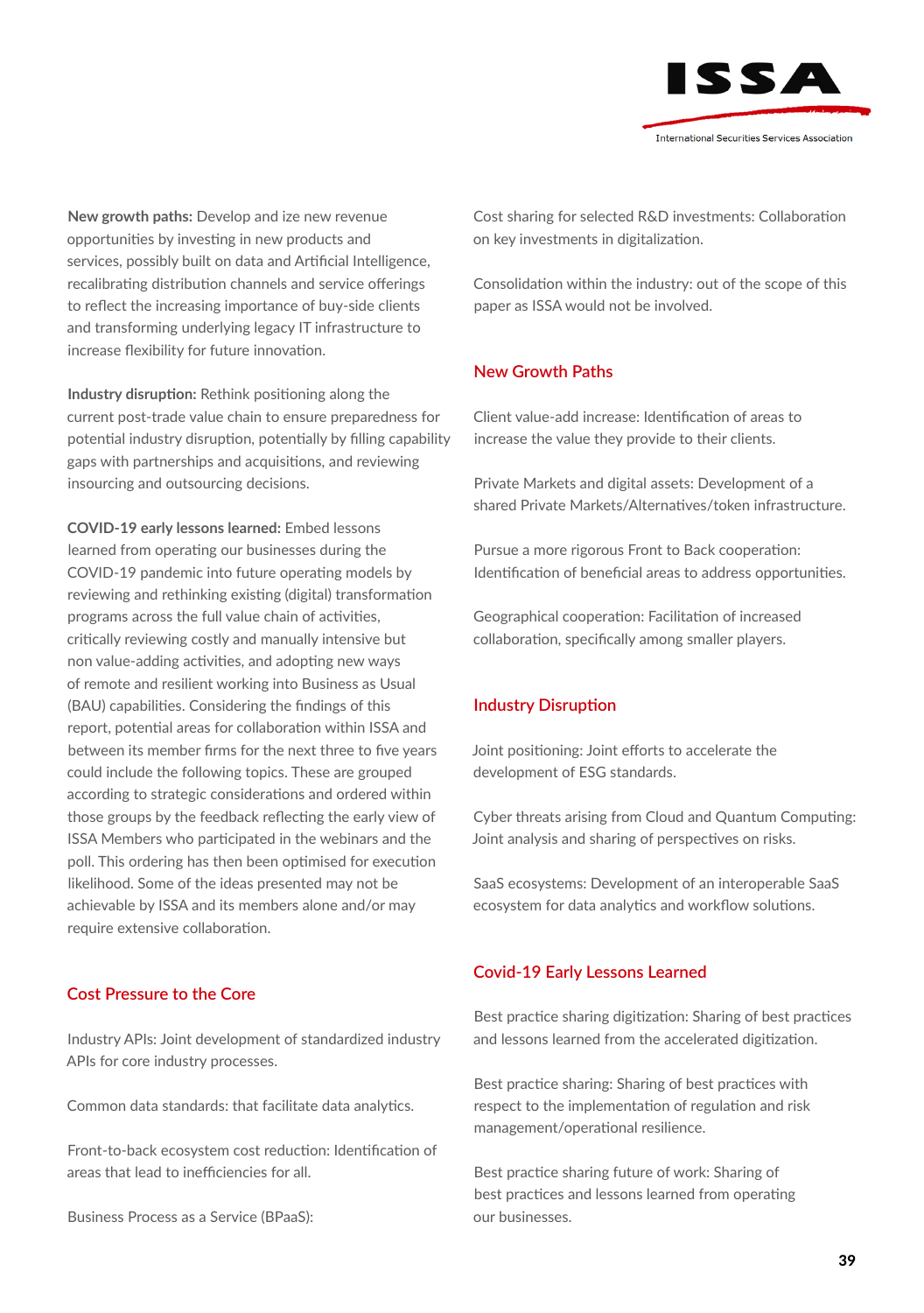# **Conclusion**

Among the ten forces in Exhibit 1, the ISSA working group believes that the most impactful forces for the Securities Services Industry revolve around changes in investor behaviour (i.e. shift to passive and ESG, digital and alternative assets, globalisation of asset flows) as well as changes in technology and technology-enabled competition (i.e. adoption of new technology, industry disruption by Big Tech). The next stage of the work is to further syndicate within the ISSA membership and decide which topics, listed just before the conclusion, that we should focus on. Please feel free to join us for that conversation.

The paper can be found at: https://www.issanet.org/e/pdf/ ISSA Future of the Securities Services Industry final Nov20.pdf

ISSA thanks the Oliver Wyman team for their insightful help in creating and editing the paper, and also our Working Group member firms whom have contributed to the analysis so far. The authors co-chaired the Working Group.

#### **ABOUT ISSA**

The International Securities Services Association (ISSA) is an international organization; whose members include influential securities services leaders, regulators and other industry stakeholders. As a result of this broad membership base, ISSA is able to foster international coordination and collaboration across the securities services industry.

One of ISSA`s key missions is to actively contribute to the development and promotion of forward-thinking solutions that create efficiencies and mitigate risk within the global Securities Services industry. Through its activities, ISSA facilitates and stimulates active communication among all industry stakeholders.

This, in turn, leads to the provision of guidance and best practice which both assists industry participants and helps shape the future of the securities services market.

*The most impactful forces for the Securities Services Industry revolve around changes in investor behaviour [...] as well as changes in technology and technology-enabled competition*



Colin Parry Chief Executive Officer ISSA

Colin is the CEO of ISSA. He is responsible for creating & executing the ISSA strategy, growing the membership, and ensuring that ISSA continues to help the Securities Services industry develop solutions and reduce risk. He also runs his own consulting business.

Prior to joining ISSA in September 2019, Colin co-founded a fintech (Atomic Wire) and set -up his own consulting business after almost 25 years at UBS. At UBS he held a number of senior roles in the US, UK and Switzerland in both Operations and Finance, including running the global investment banking Operations and creating Finance Shared Services.

Colin holds a Bachelor's degree in Money, Banking and Finance from Birmingham University (UK) and graduated from the Royal Military Academy Sandhurst.